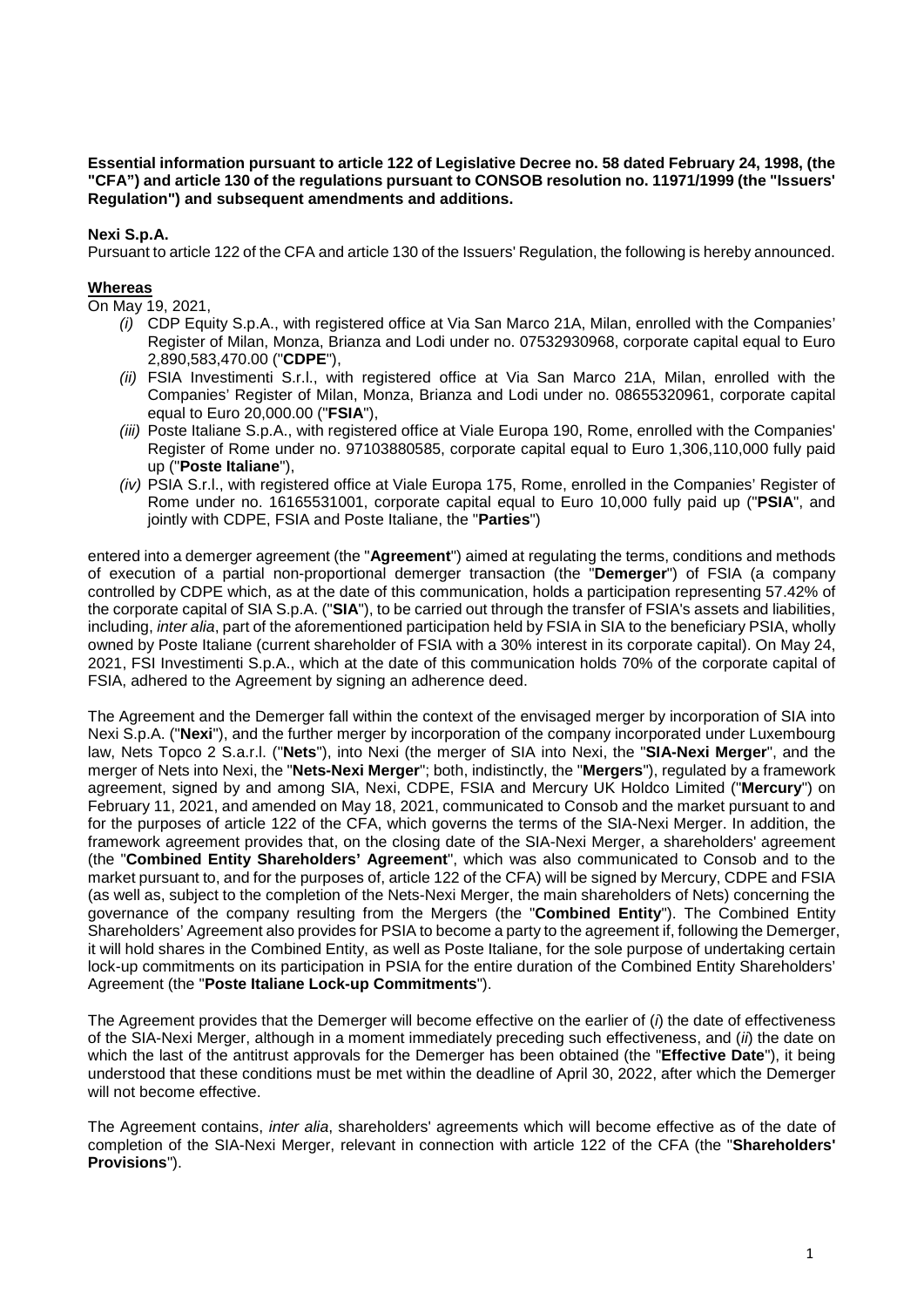### **A) COMPANY WHOSE FINANCIAL INSTRUMENTS ARE THE OBJECT OF THE SHAREHOLDERS' PROVISIONS**

The company whose financial instruments are the object of the Shareholders' Provisions is Nexi S.p.A. (as Combined Entity), a company with registered office at Corso Sempione 55, Milan, registration number with the Companies' Register of Milan, Monza, Brianza, Lodi and tax code 09489670969 and VAT no. 10542790968, whose ordinary shares are admitted to trading on the "*Mercato Telematico Azionario*", organized and managed by Borsa Italiana S.p.A.

In particular, as detailed below, the object of the Shareholders' Provisions are all the shares of Nexi (as Combined Entity) that will be held on the effective date of the SIA-Nexi Merger, by CDPE, FSIA and PSIA as a result of the Demerger.

### **B) THE TOTAL NUMBER OF SHARES GRANTED TO THE FRAMEWORK AGREEMENT**

The Agreement includes undertakings concerning all the shares of Nexi (as Combined Entity) that will be held by CDPE, FSIA and PSIA as a result of the Demerger, following the, and as a consequence of, the completion of the SIA-Nexi Merger that – based on the existing agreements, as described in the essential information published on February 16, 2021 and updated on May 22, 2021 – may, in the overall, represent up to 25.0005% of the corporate capital of Nexi issued at that time, granting same voting rights.

In this regard, for the sake of clarity, as of the date of this communication, with reference to the SIA-Nexi Merger, the following three different scenarios could occur, specifically: (*i*) that the completion of the SIA-Nexi Merger occurs after the effective date of the Nets-Nexi Merger and following the subscription and paying-in of the capital increase of SIA (the "**SIA Capital Increase**") for a maximum amount such as to allow the overall SIA shareholders, in case of full subscription of the SIA Capital Increase, to hold at the closing an aggregate participation representing a percentage not higher than 30.08% of the corporate capital of the Combined Entity (the "**Scenario A**"); (*ii*) that the completion of the SIA-Nexi Merger occurs after the effective date of the Nets-Nexi Merger, without CDPE having requested to proceed with the SIA Capital Increase (the "**Scenario B**"); or (*iii*) that the completion of the Merger occurs before the effective date, or in the absence, of the Nets-Nexi Merger (the "**Scenario C**" and, together with Scenario A and Scenario B, the "**Scenarios**" and, each, a "**Scenario**").

#### **Scenario A and B**

In light of the foregoing, the charts below represent the percentages of participation that will be owned by CDPE, FSIA and PSIA in Nexi (as Combined Entity) as a consequence of the Demerger and following the Mergers on a *pro-forma* basis, in light of the information available so far [1,](#page-1-0) in the Scenario A and the Scenario B.

| <b>Shareholders</b> | Scenario A and related % in the<br>corporate capital |
|---------------------|------------------------------------------------------|
| <b>CDPE</b>         | 7.7%                                                 |
| <b>FSIA</b>         | 12.1%                                                |
| <b>PSIA</b>         | 5.2%                                                 |

<span id="page-1-0"></span><sup>&</sup>lt;u>.</u> 1 The calculation is based on the exchange ratio envisaged in the Nets-Nexi Merger plan and the exchange ratio envisaged in the SIA-Nexi Merger plan and on the assumptions that: (i) the participations in Nexi remain unchanged until that date, (ii) the participations of the Nets shareholders in Nets Topco 2 S.à r.l. remain unchanged before the effectiveness of the Nets-Nexi Merger, (iii) the participations of SIA shareholders are unchanged before the effectiveness of the SIA-Nexi Merger and (iv) no Nexi shares are issued by Nexi to service certain contractual earn-out mechanisms provided for in the framework agreement governing the Nets-Nexi Merger (disclosed to Consob and the market pursuant to article 122 of the CFA). In addition, an estimate of Nexi's shareholding relating to the Scenario A is also provided (*i.e.* the Scenario under which, in case of completion of the Nets-Nexi Merger before the completion of the SIA-Nexi Merger, CDPE exercises its option under the framework agreement and CDPE (individually or jointly with FSIA) subscribes the entire amount of the SIA Capital Increase to the maximum extent contemplated by the framework agreement, assuming that the minority shareholders of SIA (meaning all shareholders other than CDPE and FSIA) do not subscribe the relevant pro-quota of the capital increase.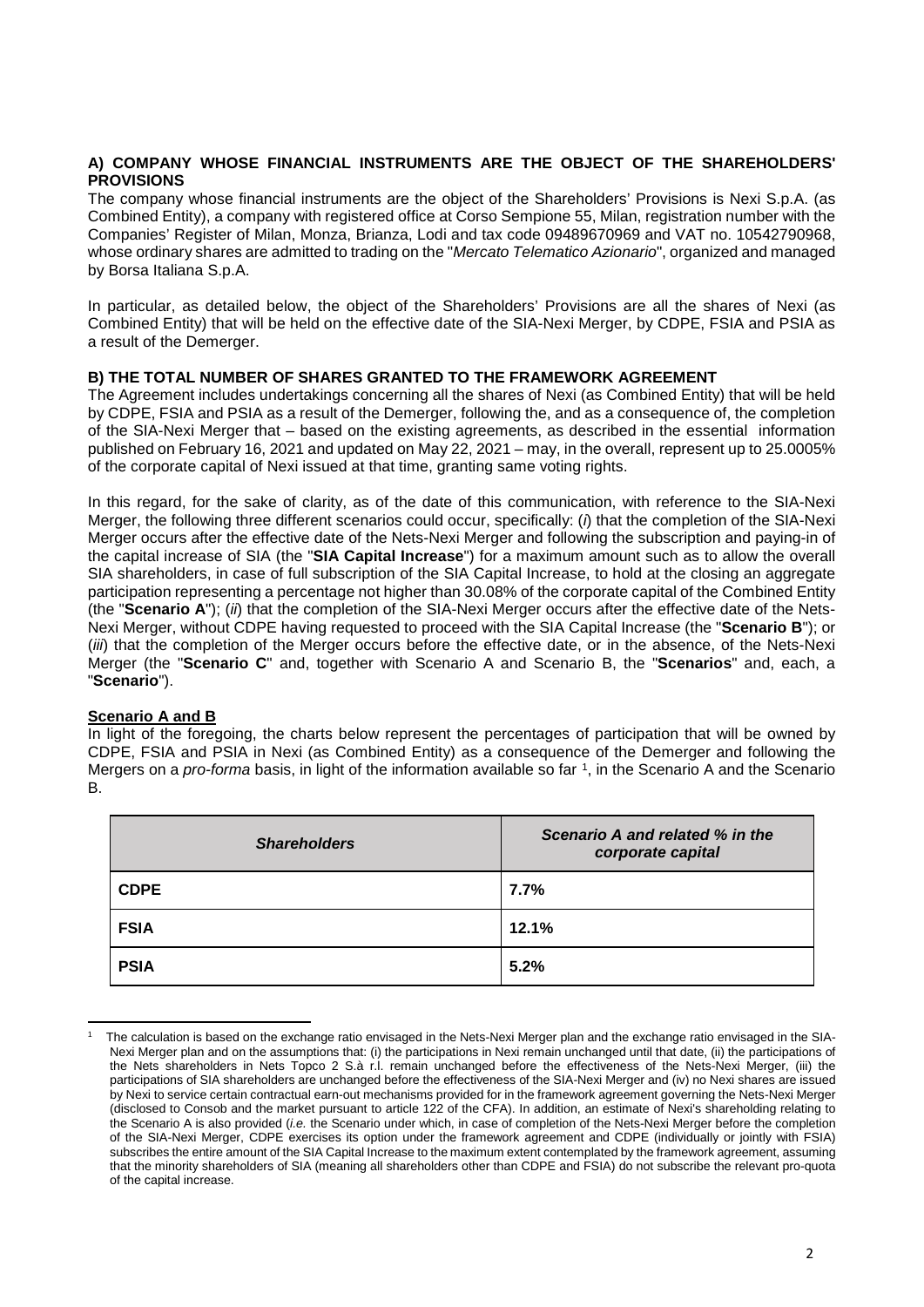| <b>Total</b> | 25.0% |
|--------------|-------|
|              |       |

| <b>Shareholders</b> | Scenario B and related % in the<br>corporate capital |
|---------------------|------------------------------------------------------|
| <b>CDPE</b>         | 5.3%                                                 |
| <b>FSIA</b>         | 8.3%                                                 |
| <b>PSIA</b>         | 3.6%                                                 |
| <b>Total</b>        | 17.2%                                                |

The charts below show the percentages of participation that will be owned by CDPE, FSIA and PSIA in Nexi (as Combined Entity) ) as a consequence of the Demerger and following the Nets-Nexi Merger and the SIA-Nexi Merger on a *pro forma* basis, estimated on the basis of the same assumptions set out in the table immediately above (except for the Nexi shares serving the contractual *earn-out* mechanisms provided for in the framework agreement governing the Nets-Nexi Merger (which has been communicated to Consob and the market pursuant to article 122 of the CFA), which are calculated below as if they were issued up to their maximum amount), under Scenario A and Scenario B respectively.

| <b>Nexi's Shareholder</b> | Scenario A and related % in the<br>corporate capital |
|---------------------------|------------------------------------------------------|
| <b>CDPE</b>               | 7.7%                                                 |
| <b>FSIA</b>               | 12.1%                                                |
| <b>PSIA</b>               | 5.2%                                                 |
| <b>Total</b>              | 25.0%                                                |

| <b>Nexi's Shareholder</b> | Scenario B and related % in the<br>corporate capital |
|---------------------------|------------------------------------------------------|
| <b>CDPE</b>               | 5.1%                                                 |
| <b>FSIA</b>               | 7.9%                                                 |
| <b>PSIA</b>               | 3.4%                                                 |
| <b>Total</b>              | 16.4%                                                |

# **Scenario C**

The chart below shows the percentages of participation that will be owned by CDPE, FSIA and PSIA in Nexi (as Combined Entity) as a consequence of the Demerger and following the SIA-Nexi Merger on a *pro-forma* basis, in light of the information available so far. The calculation is based on the exchange ratio for the SIA-Nexi Merger and on the following assumptions: (i) the participations in Nexi remain unchanged, (ii) the participations held by the SIA shareholders in SIA remain unchanged until the completion of the SIA-Nexi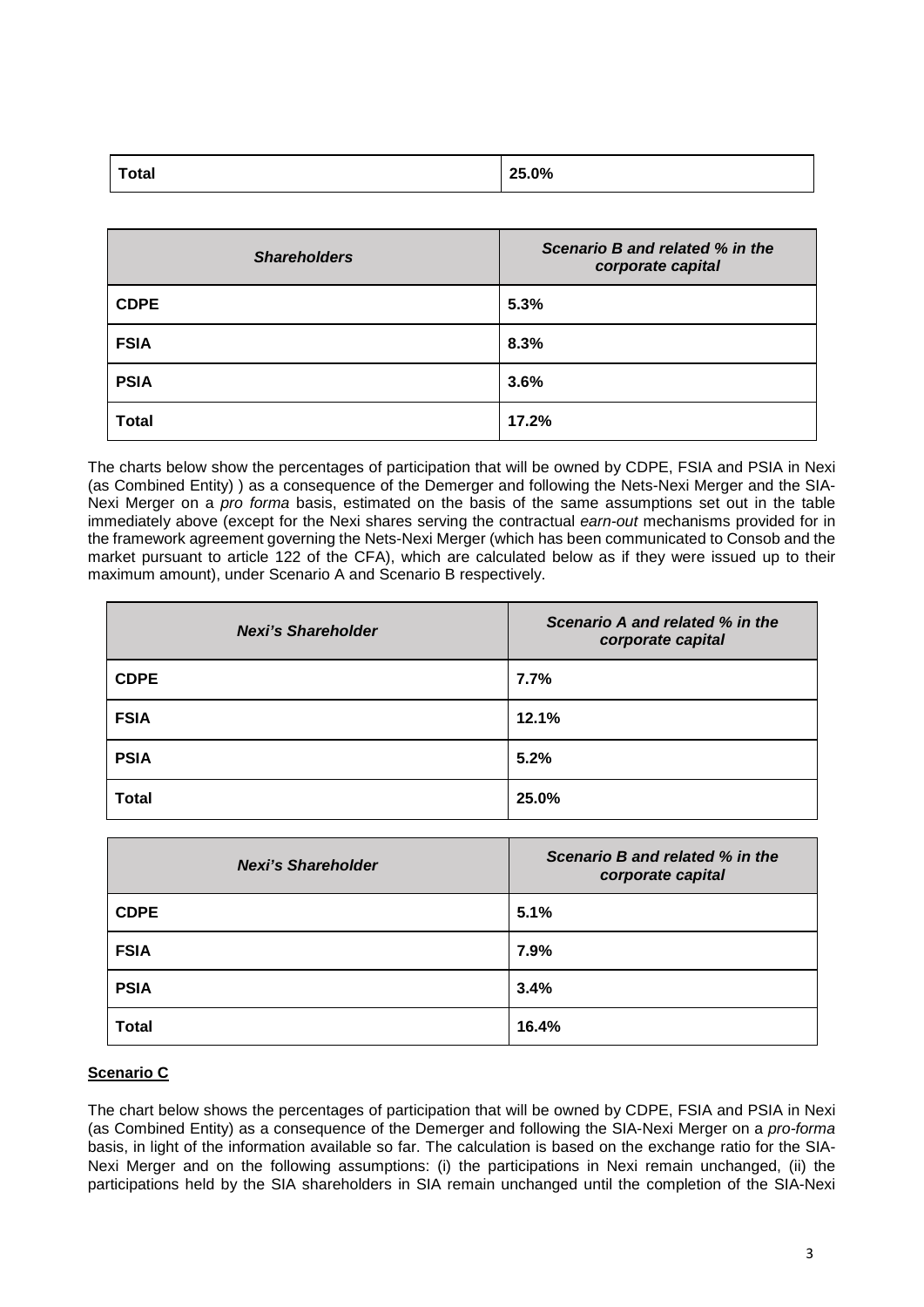Merger.

| <b>Nexi's Shareholder</b> | Scenario C and related % in the<br>corporate capital |
|---------------------------|------------------------------------------------------|
| <b>CDPE</b>               | 7.7%                                                 |
| <b>FSIA</b>               | 12.1%                                                |
| <b>PSIA</b>               | 5.2%                                                 |
| <b>Total</b>              | 25.0%                                                |

# **C) PARTIES TO THE FRAMEWORK AGREEMENT**

The parties to the agreements contained in the Framework Agreement are:

- **CDP Equity S.p.A**., with registered office at Via San Marco 21A, Milan, enrolled with the Companies' Register of Milan, Monza, Brianza and Lodi under no. 07532930968, corporate equal to Euro 2,890,583,470.00;
- **FSIA Investimenti S.r.l.**, with registered office at Via San Marco 21A, Milan, enrolled with the Companies' Register of Milan, Monza, Brianza and Lodi under no. 08655320961, corporate capital equal to Euro 20,000.00;
- **Poste Italiane S.p.A.**, with registered office at Viale Europa 190, Rome, enrolled with the Companies' Register of Rome under no. 97103880585, corporate capital equal to Euro 1,306,110,000.00 fully paid-in;
- PSIA S.r.l., with registered office in Viale Europa, 175 Rome, enrolled with the Companies' Register of Rome under no. 16165531001, corporate capital equal to Euro 10,000.00 fully paid-in.

# **D) CONTROL**

The Agreement does not grant any party the right to exercise control over Nexi (as the company resulting from the SIA-Nexi Merger) pursuant to article 93 of the CFA.

# **E) CONTENT OF THE AGREEMENTS**

As from the effective date of the SIA-Nexi Merger, (a) the rules on the circulation regime of the shares of Nexi provided for in the Combined Entity Shareholders' Agreement (including those relating to the lock-up period and the Poste Italiane Lock-up Commitments) will apply; and (b) Poste Italiane undertakes to ensure that PSIA will hold only and exclusively shares of the Combined Entity.

# **Right of first refusal**

The Parties agree that, starting from the beginning of the Second Lock-Up Period (as defined in the essential information relating to the Combined Entity Agreement) and until the earlier of: (*i*) the date on which CDPE and FSIA have achieved a participation of at least 25% plus 1 share in the corporate capital of the Combined Entity (in absence of the Nets-Nexi Merger), or 20% plus 1 share (in the event of completion of the Nets-Nexi Merger) and (*ii*) the date of expiry of the Combined Entity Shareholders' Agreement, a right of first refusal ("**ROFR**") is granted to each of CDPE and FSIA (which may also exercise such right severally) in respect of all shares of the Combined Entity which PSIA intends to Transfer[2](#page-3-0) (the "**Shares on Sale**").

<span id="page-3-0"></span>**<sup>.</sup>** <sup>2</sup> Pursuant to the Agreement, "**Transfer**" shall mean any transaction, including gratuitous transactions (including, but not limited to, sale, including by way of enforcement of security interests, donation, exchange, pledge or usufruct, block sale of a business or a group of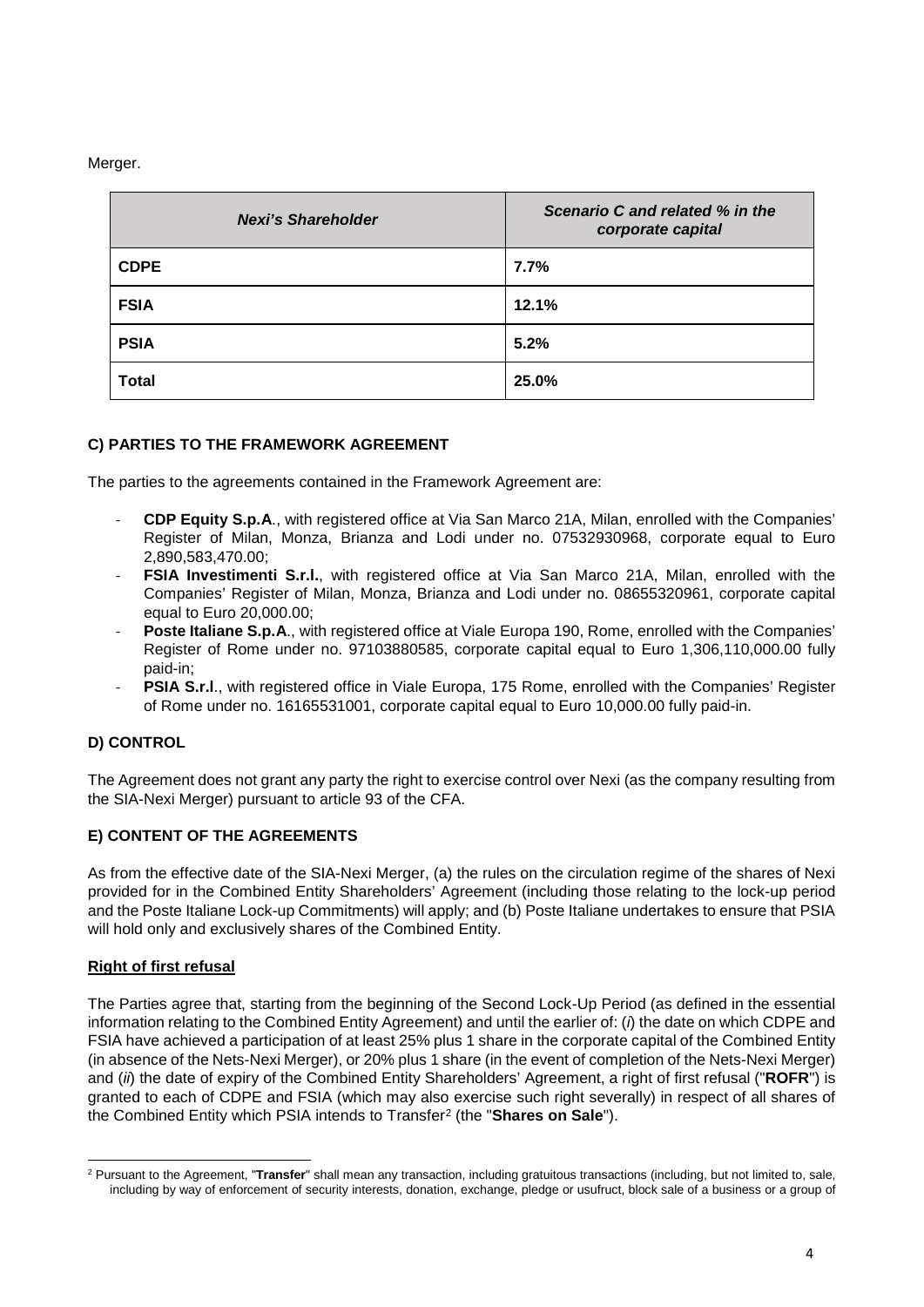For the purposes of the exercise of the ROFR, PSIA shall send a specific communication to CDPE and FSIA (the "**PSIA Communication**") with specific indication of: (*i*) the amount of the Shares on Sale and (*ii*) the modalities of the Transfer, *i.e*., whether in block through an accelerated book building process (the "**Block Sale**", or the "**ABB**"), or through sales on the market (the "**Market Sale**").

In the case of a Block Sale, the Agreement provides for a specific procedure for the exercise of the ROFR by CDPE and/or FSIA. In such case, the consideration for each Share on Sale due by CDPE and/or FSIA shall be: (*i*) equal to the average of the mid points of the price ranges indicated in the quotations of the international investment banks of primary standing identified by PSIA, or applying the average of the mid points of the discount ranges indicated in the quotations of the aforementioned investment banks to the closing price of the day of execution indicated by Borsa Italiana S.p.A., (*ii*) paid within ten (10) business days from the exercise of the ROFR.

In the event that none of CDPE and FSIA exercises the ROFR (or the ROFR is only partially exercised), the (remaining) Share on Sale may or may not be sold in block by PSIA to third parties.

In the case of a Market Sale, the Agreement provides for a specific procedure for the exercise of the ROFR by CDPE and/or FSIA. In this case, the consideration due by CDPE and/or FSIA will be equal to the weighted average price (VWAP) at which the shares of the Combined Entity were traded on the market on each execution day (calculated at market close) and will be paid to PSIA within the following 10 (ten) business days.

In the event that the ROFR is not exercised by both CDPE and FSIA, PSIA will be entitled to transfer on the market no more than the amount of Shares on Sale that it has indicated in the daily communication that PSIA is required to make by the day before each execution day.

## **Pre-emption Right**

Starting from the Second Lock-Up Period (as defined in the essential information relating to the Combined Entity Shareholders' Agreement) and until the earlier of: (*i*) the date on which CDPE and FSIA have reached a participation of at least 25% plus 1 share in the capital of the Combined Entity (in absence of the Nets-Nexi Merger), or 20% plus 1 share (in the event of completion of the Nets-Nexi Merger) and (*ii*) the date of expiry of the Combined Entity Shareholders' Agreement, in the event of unsolicited offers by third parties to acquire all or part of such shares of the Combined Entity in the context of a private placement, each of CDPE and FSIA (which may also exercise such right severally) shall have the right of first refusal in respect of all (and not less than all) of the shares of the Combined Entity which are the subject of an offer by the third party purchaser (the "**Pre-emption Right on the Combined Entity** ").

# **Tag Along Right**

 $\overline{\phantom{a}}$ 

Without prejudice to the Pre-emption Right on the Combined Entity, until the expiry date of the Combined Entity Shareholders' Agreement, PSIA is granted with a ta-along right, pursuant to which if CDPE or FSIA intends to Transfer, in whole or in part, in favour of a third party (the "**Potential Transferee**"), its interest in the Combined Entity, Poste Italiane/PSIA shall have the right to Transfer to the Potential Transferee, and CDPE or FSIA shall therefore procure that the Potential Transferee acquires, under the same terms and conditions, a participation in the Combined Entity held by PSIA proportionate to the participation transferred by CDPE or FSIA (the "**Combined Entity Tag Along Right**").

### **F) EXECUTION OF THE AGREEMENT AND DURATION OF THE SHAREHOLDERS' PROVISIONS**

The Agreement was executed on May 19, 2021.

assets, contribution to a company, merger or demerger of the entity holding the participation or of the entity in which the participation is held, or assignment as part of the liquidation of the entity holding the participation), whereby the result of the transfer, in one or more steps, directly or indirectly, of the ownership or bare ownership of the participation and/or the creation of beneficial ownership and/or security interests in the participation is achieved. The term "transfer" should be interpreted accordingly.